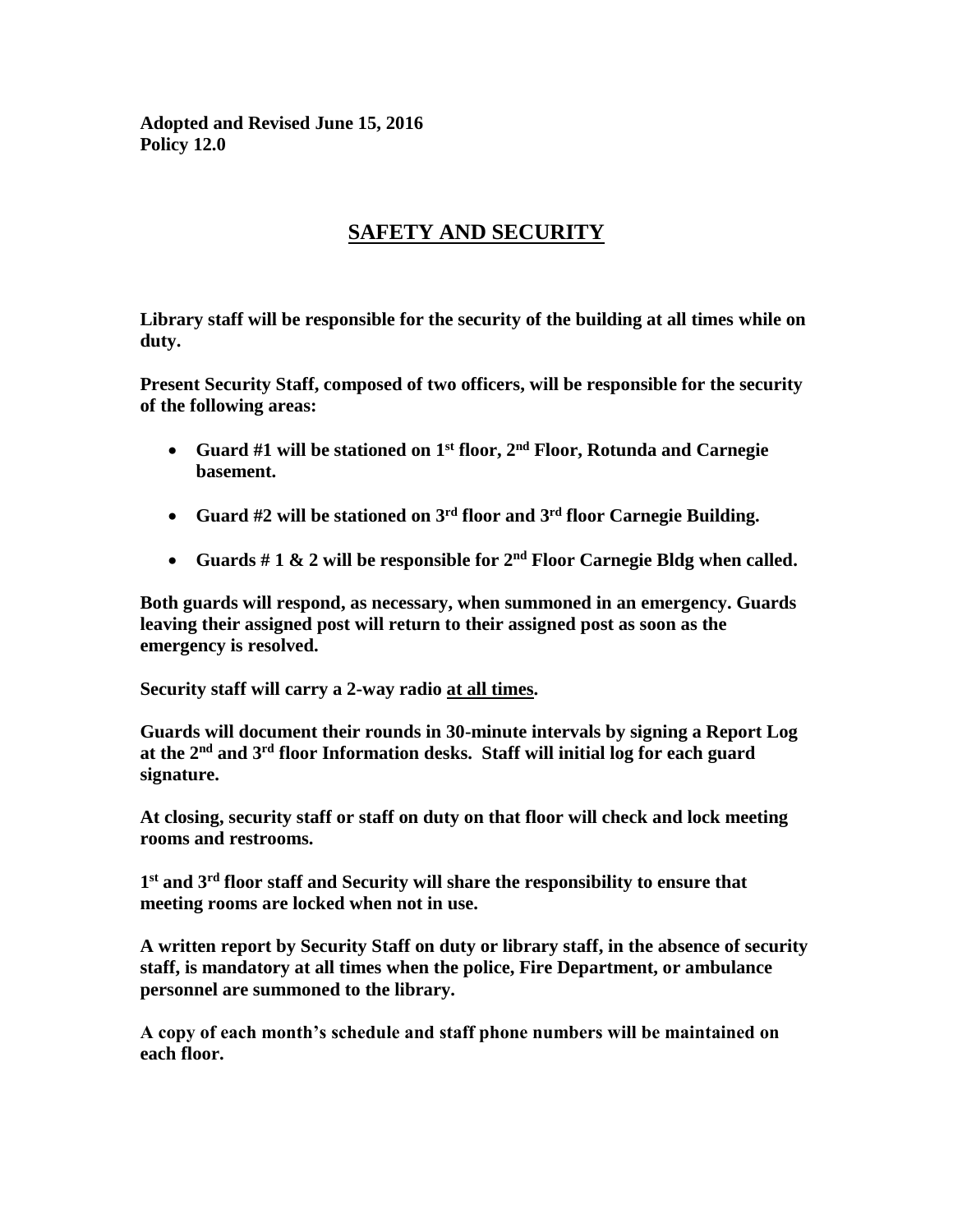**Every staff member is required to provide a telephone number where they can be reached at all times.**

**Library staff is responsible to see that all equipment is turned off and that all patrons have exited the Library at closing.**

**At closing, the Security staff will submit a checklist that includes any observations that they may wish to make, e.g. the library experienced a high volume of patrons, etc.** 

**Checklist shall be filed with Security Supervisor.**

**Lost or stolen articles will be reported to the Lending Services Department. The Lending Services Department is responsible for notifying Security Staff of said articles.**

**A log listing items turned into Lost and Found shall be kept and filed with the Security Supervisor.**

**The library will dispose of Lost and Found items after 30 days.**

**All subpoenas, certified or registered mail must be referred to the Library Director.**

**Only in case of an emergency will the security alarms at Information desks and in the Carnegie Building be used.**

**In the event of an emergency or threat, a call using a code will be made to the Lending Desk.**

**Unscheduled power or computer outages will be announced over the Library's public address system.**

**Motorized vehicles are limited to one at a time on floors two and three to allow for the safe evacuation from the library in the event of fire or other disaster.**

**In the event of a power outage, all patrons must exit the Library. The Library staff shall assemble in the rotunda to await further instructions.**

**A review of fire procedures, a fire drill, and instruction in the use of fire extinguishers shall be conducted for all staff annually.**

**A Security Register, documenting visitors and service personnel to all non-public areas, must be maintained in the Lending Services Department. The Security Register shall include date, the name of the vendor or company, time of arrival, reason for visit, time of departure, and initialed by the staff member.**